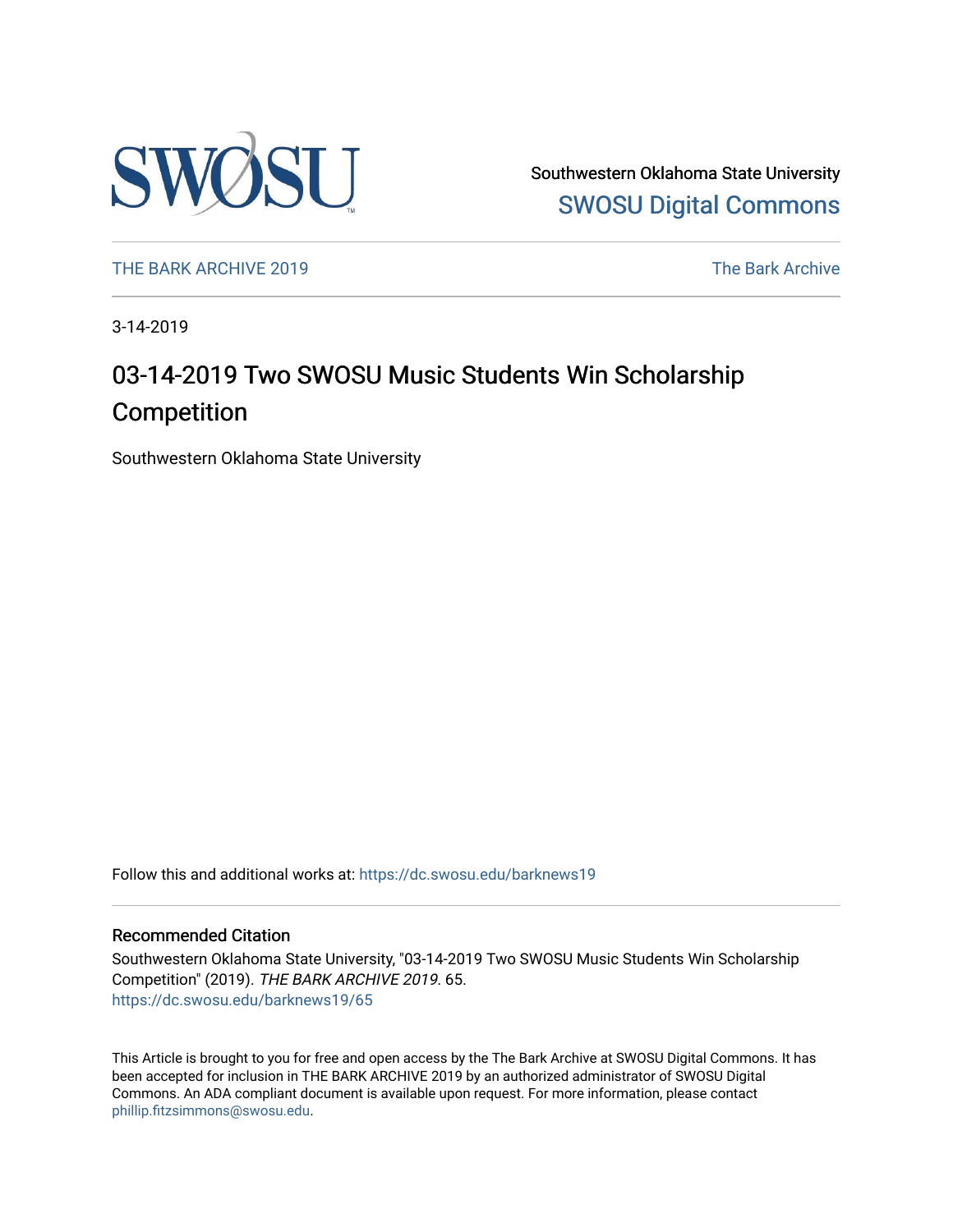



# **Two SWOSU Music Students Win Scholarship Competition**

Two Southwestern Oklahoma State University music students recently won their divisions at the 2019 Ladies Music Club of Oklahoma City Music Scholarship competition.

Alyssa Garcia of Markham TX (Tidehaven) and Yun Ru Li of Taiwan each won \$800 and performed in a March 13 concert in Oklahoma City.

Garcia is a senior, majoring in vocal performance. She, a soprano, is a student of Dr. Robin Griffeath.

Li is a freshman, majoring in music therapy and flute performance. She is a student of Dr. Shelly Martinson.

Students from all of the Oklahoma City region universities competed at the competition.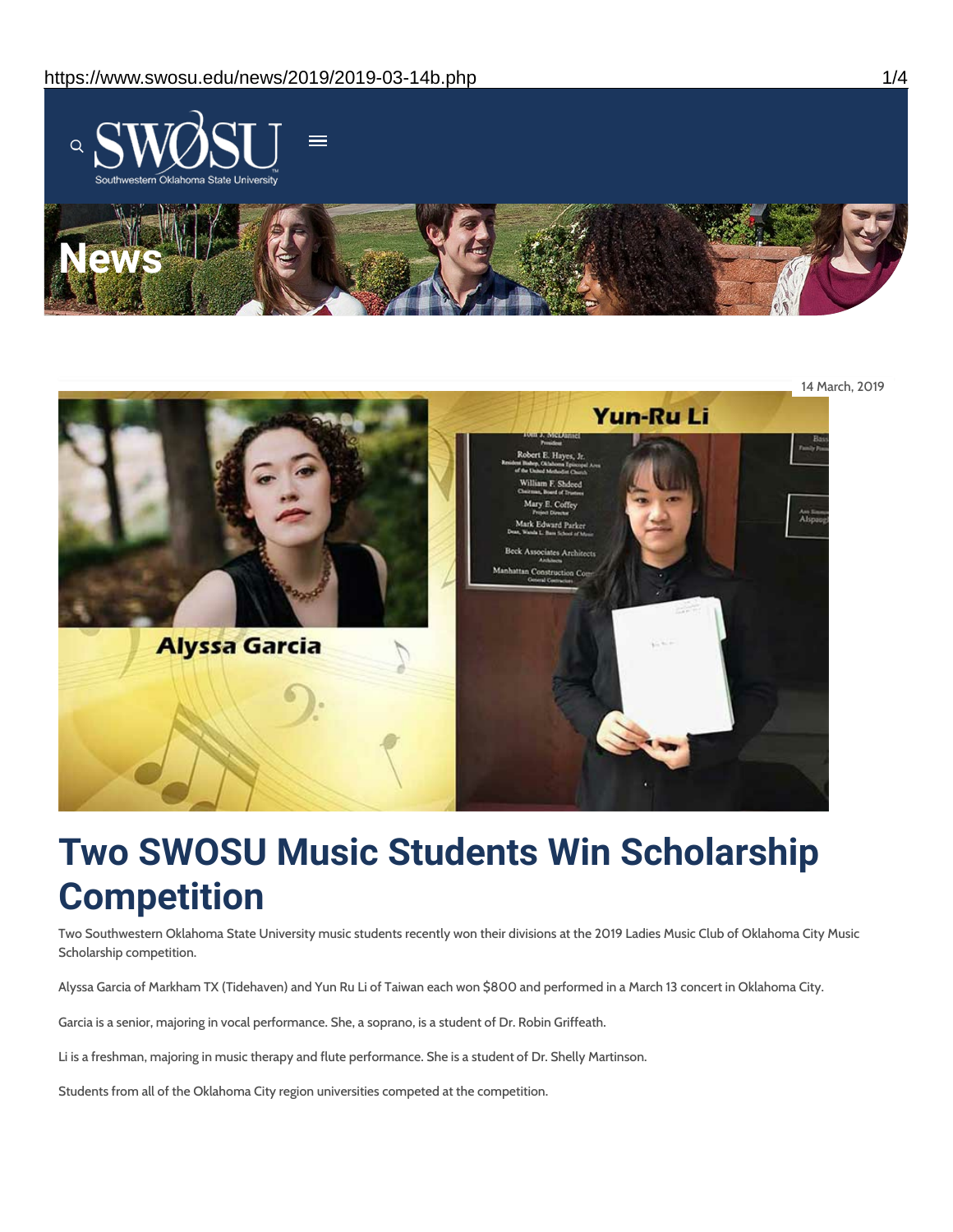| D |
|---|
| D |
| D |
| D |
| D |
| D |
| D |
| D |
| D |
|   |

## **Archive Links**  $2018$  $2019$ [2020](https://www.swosu.edu/news/2020/index.php)  $\bullet$ [Archive](https://dc.swosu.edu/bark/) **Archive Archive Archive Archive Archive** Archive Archive Archive Archive Archive Archive Archive Archive



### Weatherford Campus

100 Campus Drive Weatherford, OK 73096

### Sayre Campus

409 E Mississippi Ave Sayre, OK 73662

Connect to Us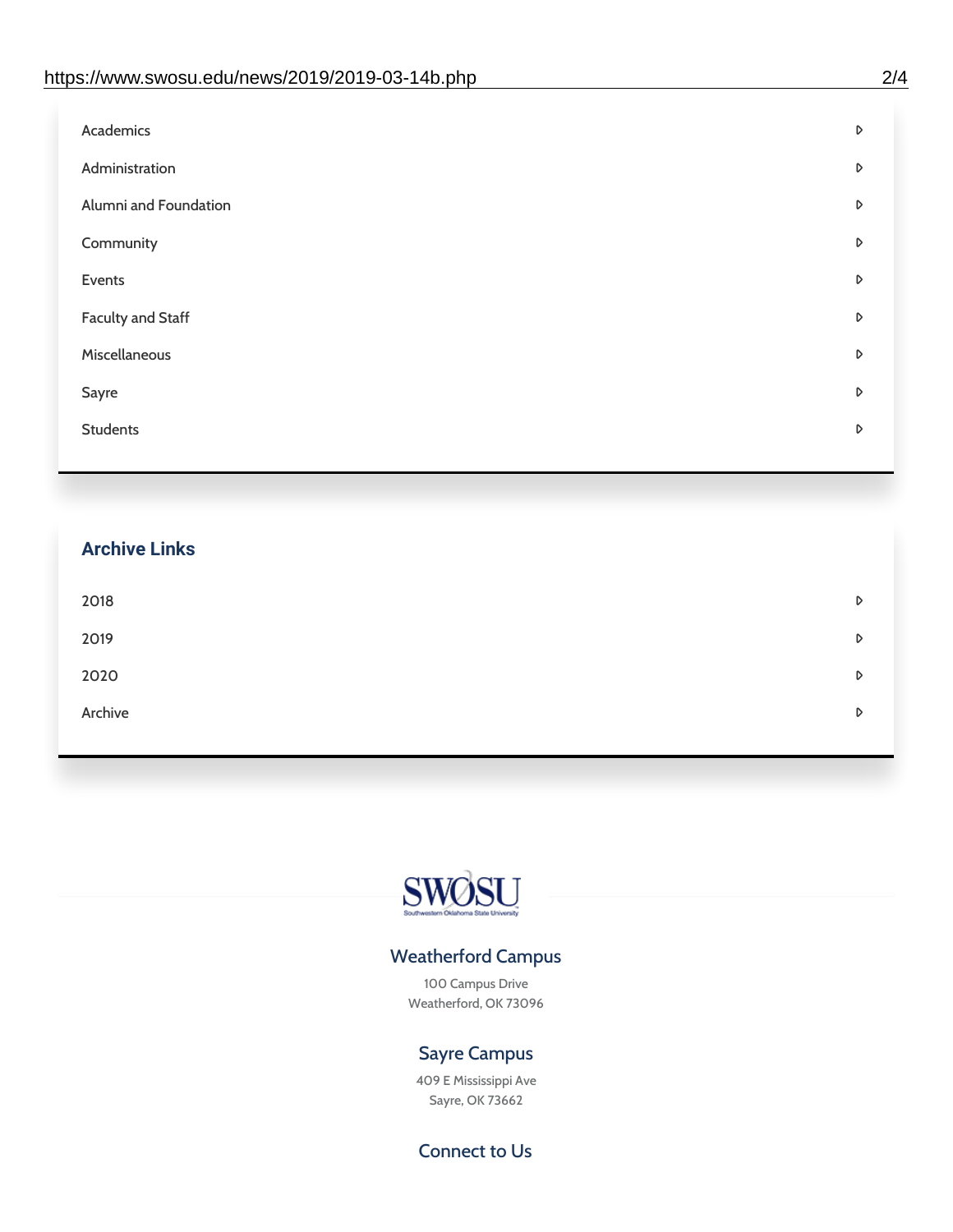千岁回调

Contact [Information](https://www.swosu.edu/about/contact.php) [University/Facility](https://www.swosu.edu/about/operating-hours.php) Hours [Campus](https://map.concept3d.com/?id=768#!ct/10964,10214,10213,10212,10205,10204,10203,10202,10136,10129,10128,0,31226,10130,10201,10641,0) Map

Give to [SWOSU](https://standingfirmly.com/donate)

Shop [SWOSU](https://shopswosu.merchorders.com/)



**[Directory](https://www.swosu.edu/directory/index.php)** 

[Calendar](https://eventpublisher.dudesolutions.com/swosu/)

[Apply](https://www.swosu.edu/admissions/apply-to-swosu.php)

[GoSWOSU](https://qlsso.quicklaunchsso.com/home/1267)

[Jobs@SWOSU](https://swosu.csod.com/ux/ats/careersite/1/home?c=swosu)



Current [Students](https://bulldog.swosu.edu/index.php)

[Faculty](https://bulldog.swosu.edu/faculty-staff/index.php) and Staff

**Enrollment Management** [580.774.3782](tel:5807743782)

> **PR/Marketing** [580.774.3063](tel:5807743063)

**Campus Police** [580.774.3111](tel:5807743111)